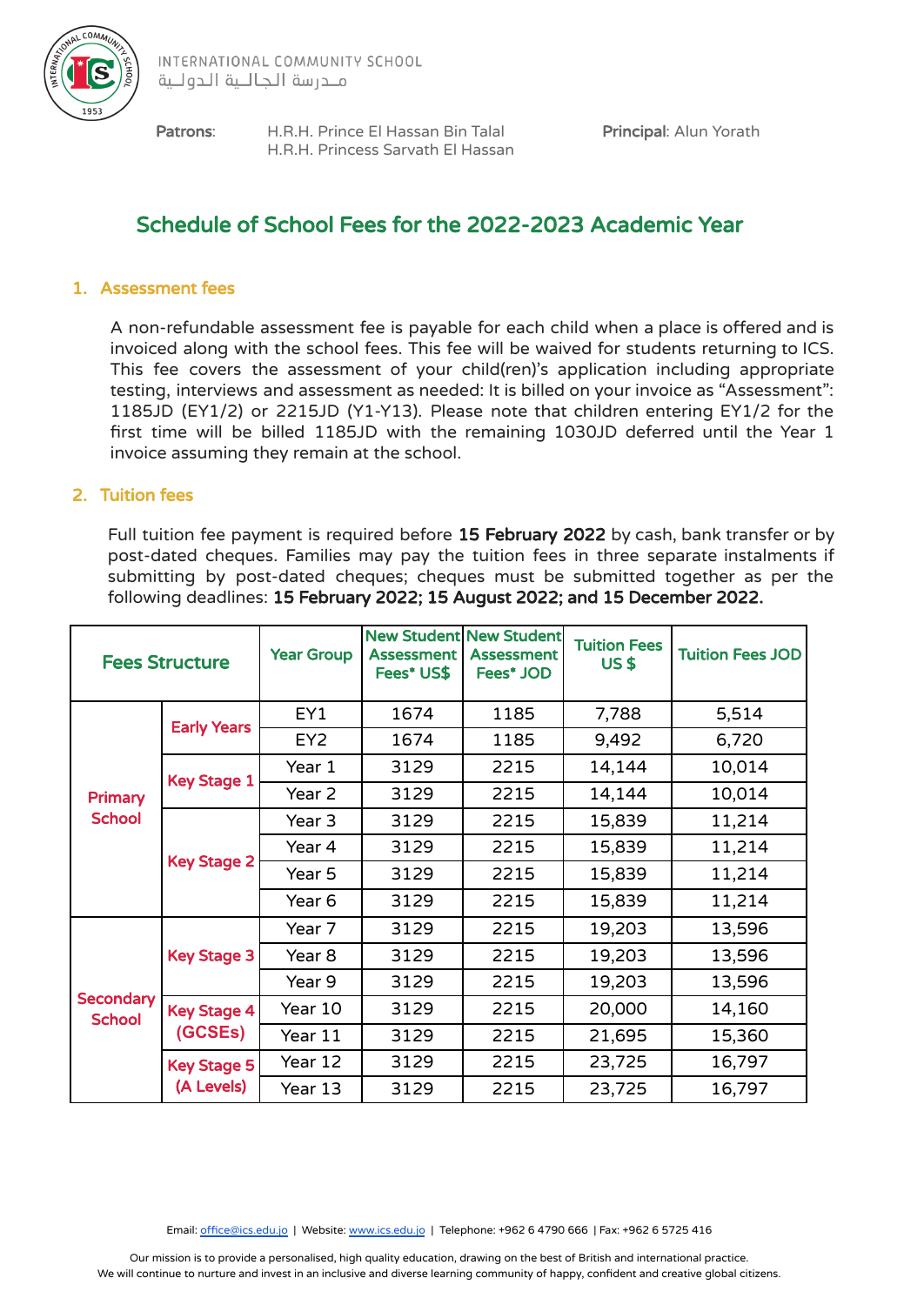

### 3. Bus fees

A non-refundable bus fee is paid either by cash in advance for the whole year or on a termly basis.

| Round-trip fee:   | 443 JOD/pupil/term |
|-------------------|--------------------|
| One-way trip fee: | 320 JOD/pupil/term |

### 4. Supervision fees

A non-refundable after school supervision fee is paid either by cash in advance for the whole year or before each term starts.

| One hour fee:  | 103 JOD/pupil/term |
|----------------|--------------------|
| Two hours fee: | 206 JOD/pupil/term |

#### 5. Lunch fees

A non-refundable lunch fee is paid either by cash in advance for the whole year or before each term starts. The school's canteen will provide breakfast and lunch for registered students.

Registered students:315 JOD/pupil/term

#### 6. Conditions of payment for the school fees

Payment of school fees can be settled in Jordanian Dinars or US Dollars, in which case we apply the current official middle exchange rate of USD against JOD (.708). The school's bank details will be shown on your invoice. Extra charge for US\$ cheques/credit cards is required.

#### 7. Examination board fees

Examination Board fees are not included within the school fees. (I)GCSE, A Level and BTEC fees are paid separately as required.

#### 8. Textbooks and school activities

Text books, where needed, are provided by school. The costs of optional trips, special courses, uniforms, extracurricular activities and summer camp fees are paid separately.

#### 9. Sibling discount

A discretionary discount may be awarded to the third and subsequent child from one family attending ICS. For the third child, there may be a reduction of 25% on the annual tuition fee; for the fourth and subsequent children, a reduction of 50% on the total annual tuition fee may be applied.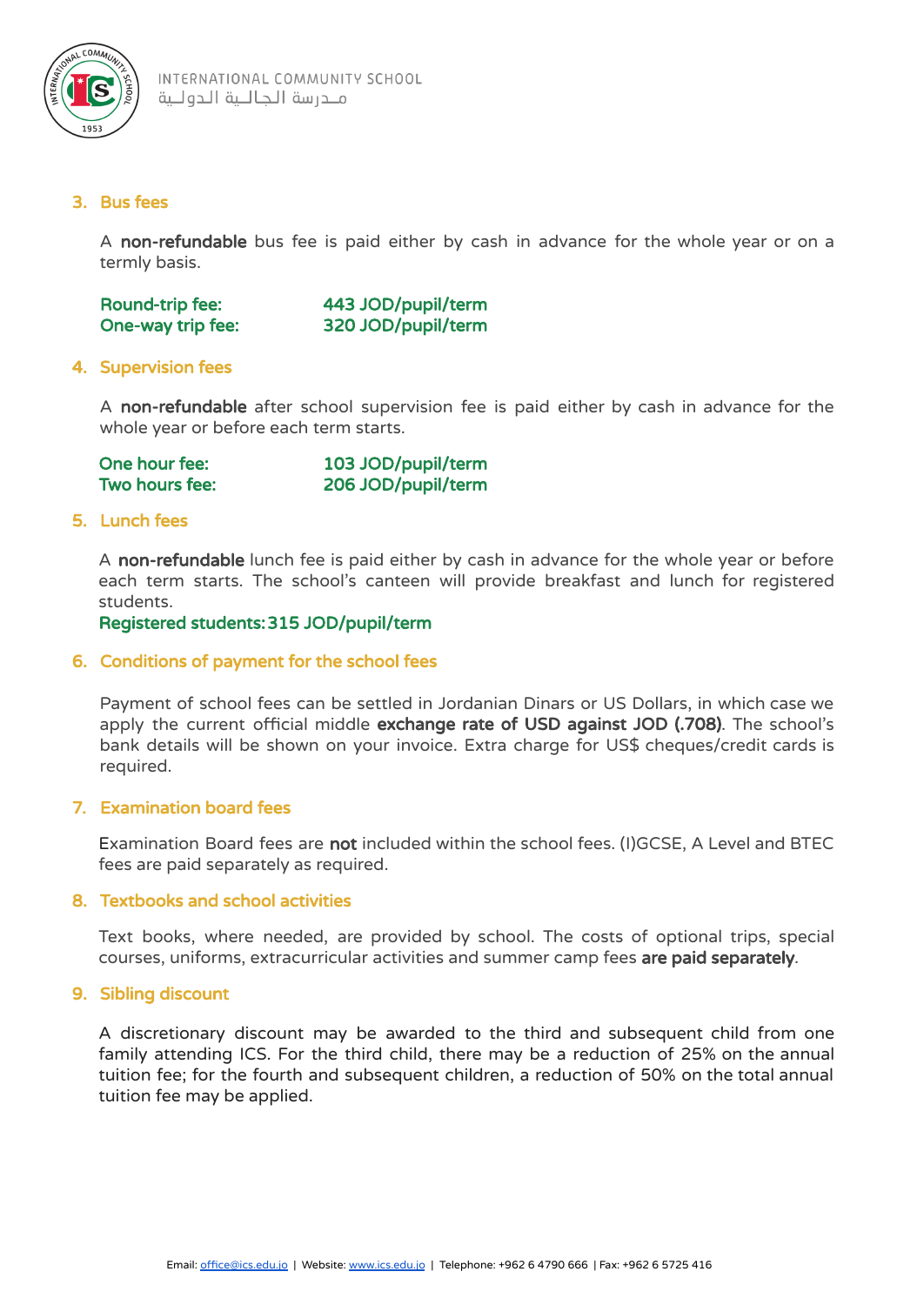

### 10.Learning Support fees (SEN)

Any Learning Support fees are paid in addition to the tuition fees. Any changes in the level of support after assessment will be reflected on the invoice.

### 11.Notification & payment of annual fees

The invoice for the annual school fees at ICS will be issued in the month of January 2022 at the start of Term 2. Full tuition fees payment is required by 15 February 2022 by cash or bank transfer. Paying by post-dated cheques is the only way to delay your payment. All three cheques should be submitted together before the deadline. Post-dated cheques should be dated as 15 February, 15 August and 15 December 2022. If USD cheques are submitted, a charge of 70 JOD will be collected upon the receipt of each cheque. A place in the school in September 2022 will NOT be confirmed until the above payment(s) has(have) been received.

Pupils will not be admitted to their classrooms on the first day of the new academic year 2022-2023 unless full payment is settled.

#### 12.Partial payments for the term

For any period exceeding six weeks, or parts thereof, in any term, the fees for the whole term will be charged. For a period of less than six weeks, or part thereof, a minimum charge of 50% of the term fees will be charged assuming the two term notice period has been given.

#### 13.Refunding of fees

Fees are non-refundable and non-transferable. The school requires two full terms' written notice of withdrawal. Written notice stating that a pupil will leave at the end of a term must therefore be received by the Director of Finance and Business before the commencement of the period above. If information about leaving is received after the first day of that term, the school reserves the right to charge two extra terms fee in lieu of proper notice. This withdrawal policy is applicable in all cases including political and natural force majeure. Any refund is subject to 5% administrative fees.

#### 14.Non payment of fees:

If the school fees payment has not been received by the school before the start of the academic year/term, the son or daughter shall not be admitted. The school reserves the right to accept new pupils from the waiting list in place of unpaid pupils whether new starters or existing students, if no payment of fees has been received by 15February 2022.

If the parents fail to pay the complete school fees before the start of the academic year/term, the student shall not be enrolled in that academic year. If an outstanding balance has occurred during the course of the year the student shall not be re-enrolled in the following academic year and the school reserves the right to withhold reports, school references or the like subject to local legislation.

#### 15.Parents Agreement

The admissions process will not be considered complete until the school receives the